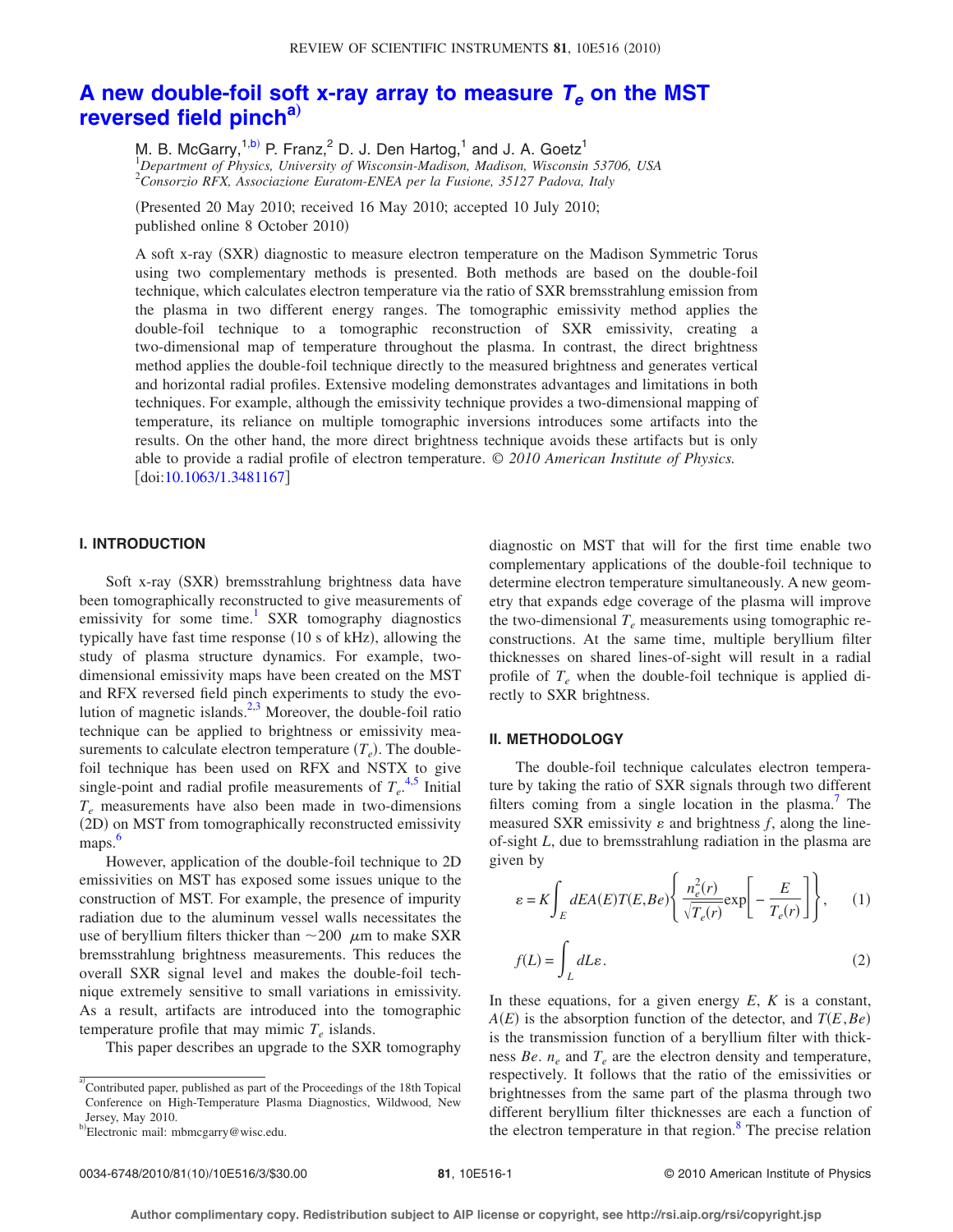<span id="page-1-0"></span>

FIG. 1. (Color online) Top—normalized model emissivity profiles for two Be filters, where the dashed line is a foil with twice the thickness of the solid line, have nearly identical shapes. Bottom—the reconstructed emissivity profiles after the model brightness has been tomographically inverted show small oscillations in the core region of the plasma.

between the ratio and the temperature is a polynomial function whose coefficients can be found by modeling the bremsstrahlung radiation for many plasma temperatures. $3,7$  $3,7$ 

Simulations explore the temperature measuring capabilities of the diagnostic upgrade using both the direct brightness and tomographic emissivity techniques. Simulated emissivity due to bremsstrahlung radiation from a model plasma with a characteristic profile  $T_e(r)$  is combined with the diagnostic geometry to create a model brightness profile. The direct brightness technique applies the ratio to the simulated brightness, resulting in a radial profile of  $T_e$ . Because temperature is not a line-integrated quantity, an inversion cannot be done to determine contributions from individual regions of the plasma, rather the measurement gives the hottest  $T_e$  along each line-of-sight. The two-dimensional emissivity  $[\varepsilon(r, \theta)]$ is obtained by tomographic inversion of the model brightness. The tomographic  $T_e$  is then found by applying the ratio technique to this reconstructed emissivity, which results in a two-dimensional map of  $T_e$ . The results from both  $T_e$  calculations are compared with the input  $T_e(r)$  profile.

# **III. LIMITATIONS OF TOMOGRAPHICALLY RECONSTRUCTED Te ON MST**

Figure  $1$  (top) shows normalized model emissivity profiles for a "thin"  $(408 \mu m, \text{ solid line})$  and a "thick" (821  $\mu$ m, dashed line) Be filter. Despite the difference in the energy regimes being accessed by the two filters, the shapes of the curves are nearly identical. In the plasma regime accessed by MST  $(T_e \sim 1-2 \text{ keV})$ , the ratio *R* between the two emissivity curves is extremely flat. As a result, very small changes in *R* lead to large apparent changes in tomographic *Te*. This causes small deviations from the ideal emissivity to be amplified in the final  $T_e$  measurement. Figure [1](#page-1-0) (bottom) shows the reconstructed emissivity for this same simulation, with oscillations of  $~5\%$  due to a mathematical instability related to probe geometry. Figure [2](#page-1-1) shows the calculated

<span id="page-1-1"></span>

FIG. 2. (Color online) Calculated tomographic  $T_e$  from the emissivity ratio (solid) compared to the profile input into the simulation (dashed).

temperature profile for this simulation. Although in this case the artifacts in  $T_e$  are small, further analysis has shown that when a Gaussian distribution of noise with an amplitude of 5% is added to the simulation, oscillations in the resulting  $T_e$ calculation become as large as 20%. Magnetic structures are expected to produce  $T_e$  islands with  $\sim 10\% - 20\%$  of the equilibrium temperature, so this artifact is a serious concern.

### **IV. DIAGNOSTIC UPGRADE**

The original SXR tomography diagnostic was comprised of two pairs of SXR probes at a single toroidal location, where each pair had a 90° poloidal separation between the two probes.<sup>9</sup> The two probes using thin Be filters did not share lines-of-sight with the thick Be filter probes, so  $T_e$ could only be calculated using tomographic reconstruction, and artifacts in the profile were a persistent issue. If the two different filters had the same line-of-sight, however, a temperature calculation could be made directly from the brightness measurement,<sup>7</sup> thereby avoiding the tomographic inversion and its attendant artifacts altogether.

The diagnostic upgrade on MST, shown in Fig. [3,](#page-1-2) has two significant improvements over the previous generation. The new diagnostic is comprised of four units at separate poloidal angles, all utilizing 2 inch diameter portholes at a single toroidal location. Two probes have parallel central chords, located near the vertical axis of the plasma, while the

<span id="page-1-2"></span>

FIG. 3. (Color online) Geometry of the diagnostic upgrade, showing the ten lines-of-sight shared by 20 diodes in each probe.